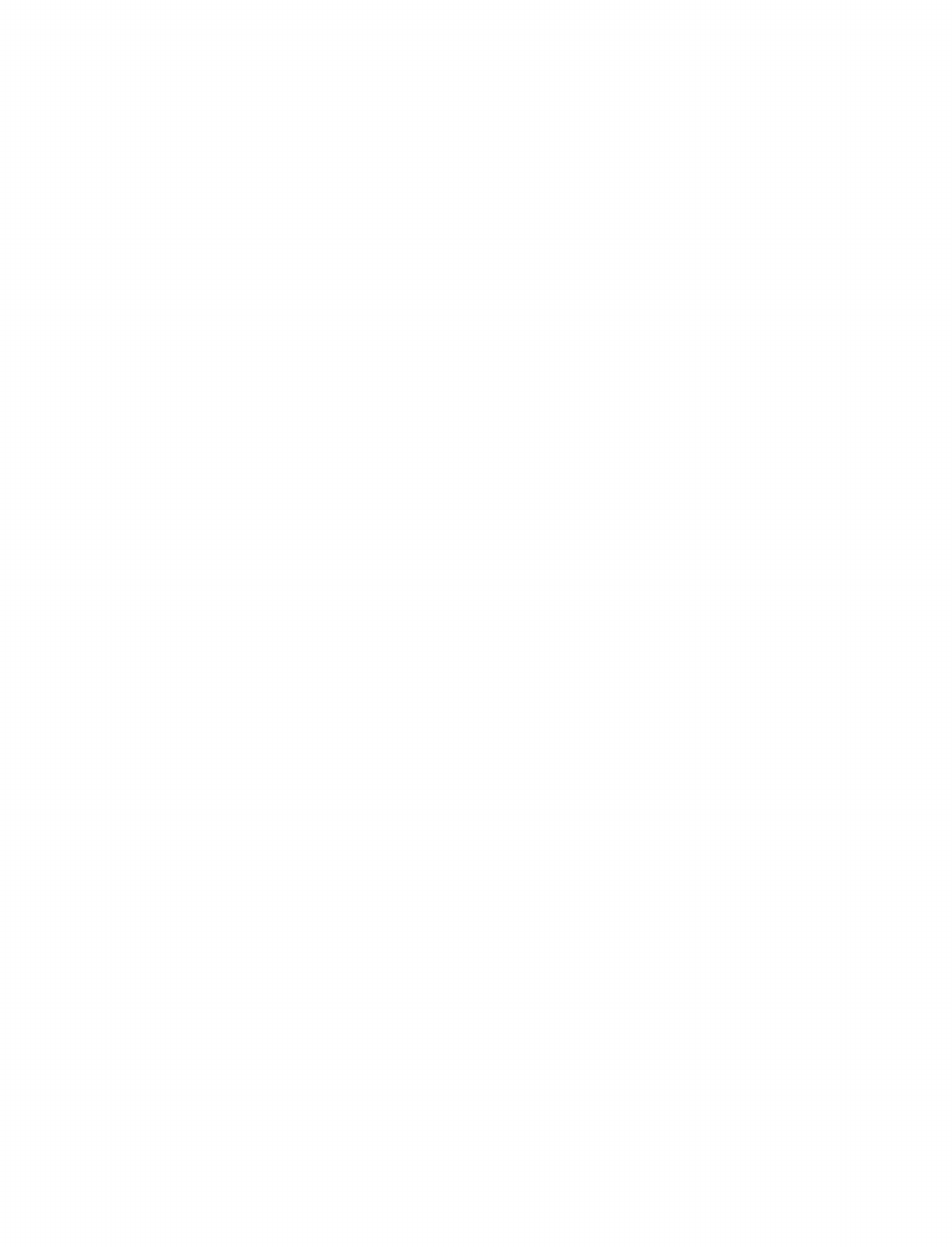## GEODETIC ACTIVITY IN THE NETHERLANDS 1936, 1937 and 1938.

#### I. PRECISE LEVELING.

The new first-order leveling in the Netherlands which has been started in 1926 will be finished in 1939. A detailed report, dealing with the methods used and the results obtained will be published in 1940.

#### **11.** GRAVITY.

#### *Summary.*

In the period of 1936-1939 the Netherlands Navy has again given many opportunities for gravity research at sea. At the beginning of  $1937$  Dr. Vening Meinesz was allowed to make a trip on the submarine Hr. Ms. 0 16, to the North Atlantic and at the request of the Geodetic Commission this trip was extended to Washington and the route adapted to scientific research. The outward voyage went via Horta (Azores), the Mid Atlantic Rise at  $34^{\circ}$  N lat. and the Bermudas and the homeward trip more to the north, at about  $40^{\circ}$  N lat., to Punta Delgada and thence to Lisbon. Here Dr. Vening Meinesz !eft the ship, which continued her way to the Spanish waters.

In connection with the problem of the second order corrections, raised by B. C. Browne of the Department of Geodesy and Geophysics of Cambridge University, England, Dr. Vening Meinesz constructed. in the summer of 1937 a slow pendulum apparatus for measuring the horizontal accelerations of the ship. The Commission requested the Navy to afford them an opportunity to put this apparatus, which was still in an experimental stage, to a trial. The Navy kindly provided this opportunity by allowing Dr. Vening Meinesz to go along with Hr. Ms. 0 12 on her homeward trip, from the island of Curacao to Holland, in December 1937.

The experience obtained during this voyage led to a new construction of the slow pendulum apparatus. This was finished towards the end of April 1938 and the Navy was found willing to provide again an opportunity to put it to the test. Hr, Ms. *0* 13 was allotted for an eight-days trip towards the end of the Channel and Dr. Vening Meinesz, this time accompanied by Dr. W. Nieuwenkamp, Dr. of Geology of the University of Utrecht, went along. The results were satisfactory and the apparatus was adopted in this shape as final.

The Netherlands Geodetic Commission then lent the pendulum apparatus, combined with the above slow pendulum appliance, to the British Gravity Expedition, organized by Col. Sir G. P. Lenox Conyngham of Cambridge under the leadership of Mr. B. C. Browne.

It was returned in November I938 and at the same time the Commission received the crystal chronometer which had been loaned to the British expedition and which, by kind consent of its makers and proprietors, the Bell Telephone Laboratories, was again lent by Dr. Field to the Netherlands Commission for the expedition planned for 1939. The Commission feels deeply indebted for this favour and also for the information which Mr. Browne kindly gave about the way in which he had adapted the crystal chronometer to the pendulum apparatus.

According to the first plans the new expedition should have started towards the end of April and the route was planned via Cape of Good Hope to the East Indies. In consequence of the international political disturbances, however, the Navy cancelled these plans but they opened a new possibility by allowing scientific research on board of Hr. Ms. 0 19 which will leave Holland for the East Indies in the summer of this year and will take her route via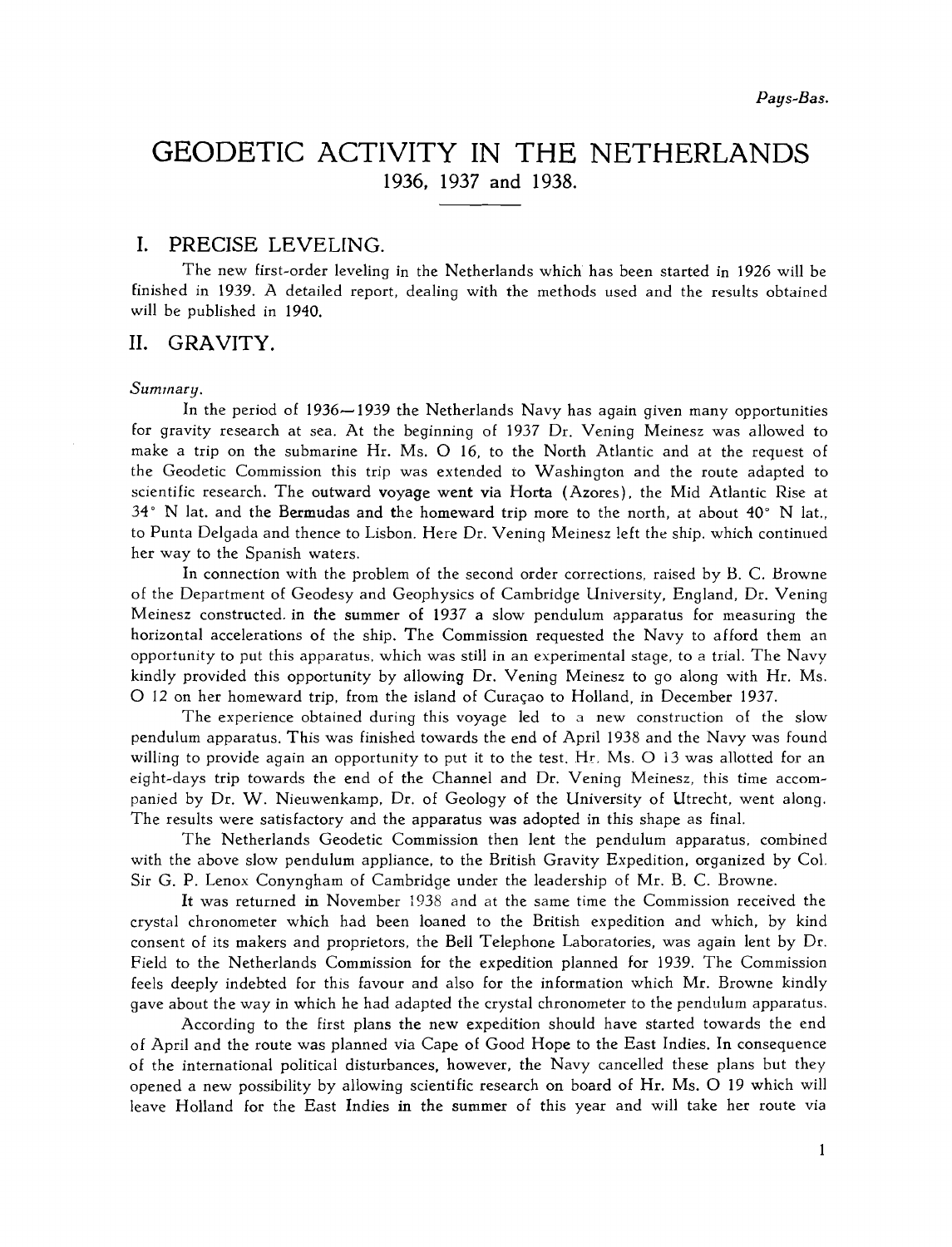the Suez Canal. In the Indian Ocean the ship will touch at Mombassa and the subsequect crossing of the Indian Ocean as well as the first part of the voyage will give plenty of opportunities for important gravity research while the crossing of the Indian Ocean will allow a sounding profile over a part where no depths are known. Dr. Nieuwenkamp, Engineer of the Netherlands Geodetic Commission, will do the research.

Besides the gravity work at sea the Commission has organized a detailed gravity investigation of the Netherlands itself. The old net of the 51 pendulum observations of the years 1912-1921 is no longer sufficient for the new scientific demands, which more and more centre on the geophysical side of the gravity work; for the knowledge of the hidden geological structures a much denser net is needed. The Commission resolved to choose a station distance oi 5-10 km: this means about one thousand stations for the whole country. For special studies a still denser net may be necessary but the proposed net will suffice for all general purposes and will provide a base for more local research.

In three ways the Commission was supported in the execution of this programme. In the first place Dr. J. Pannekoek van Rheden, a geologist of the Netherlands Geological Survey, has kindlv put his services at the disposal of the Commission for the making of the observations. Secondly a proper instrument for this work was available thanks to the stipend of the "Langerhuizentonds" allotted to Dr. Vening Meinesz by the "Hollandsche Maatschappij der Wetenschappen" for the acquisition of a Holweck-Lejay gravity pendulum. In the third place a great part of the country has already been gravimetrically surveyed by the Geophysical Department of the "Bataafsche Petroleum CO" which company is wjlling to publish the figures of this research in the near future. The distance of their stations is the same as that chosen by the Commission. The Commission can, therefore, restrict its work to the remaining part of the country.

In the period of 1936 $-1939$  the Commission has taken in hand the computation of Fundamental Tables for Regional Isostatic Reduction of gravity results. The principle of these tables is that published by Dr. Vening Meinesz in the "Bulletin Geodesique" No. 29, that is to say that the compensation of an elementary column of topography of infinitely small horizontal cross-section is supposed to be spread horizontally over a large area and that the way of spreading follows a bending curve, i.e. that the amount of compensation is largest in the centre and that it tapers off towards the circumference of :he area. 'The tables have been made for five different degrees of regionality, the radius of the circumference being consecutively 29.05 km. 58.10 km, 116.20 km, 174.30 km and 232.40 km. In a vertical way the compensation has been distributed in the same way as the Fundamental Tables for local compensation of Cassinis and Dore; i.e. the compensation is equally distributed from sea-level down to a certain depth H and the tables range from  $H = 0$  to  $H = 60$  km. The compensation in the case of Cassinis' tables has unit density. For our tables this compensation has such a density that when all the mass is compressed horizontally till the regional distribution is brought back to local distribution, it has likewise unit density. In other wcrds. for all five degrees of regionality the amount of mass in any horizontal plane is the same as for the table of Cassinis. We can also say it in this way. When we start from a local column of mass of unit density from sea level to a depth H, as adopted by Cassinis and when we spread out this mass in a horizontal way according to the above mentioned distribution curve, we get the mass column of which our tables give the attraction.

The deducing of the formulas needed for these tables and the computation of the tables has taken three years. The tables may be used, like Cassinis' tables. for deriving special tables founded on special assumptions about the isostatic compensation. Taking e.g. a special set of tables for some local compensation assumption derived from Cassinis' tables we may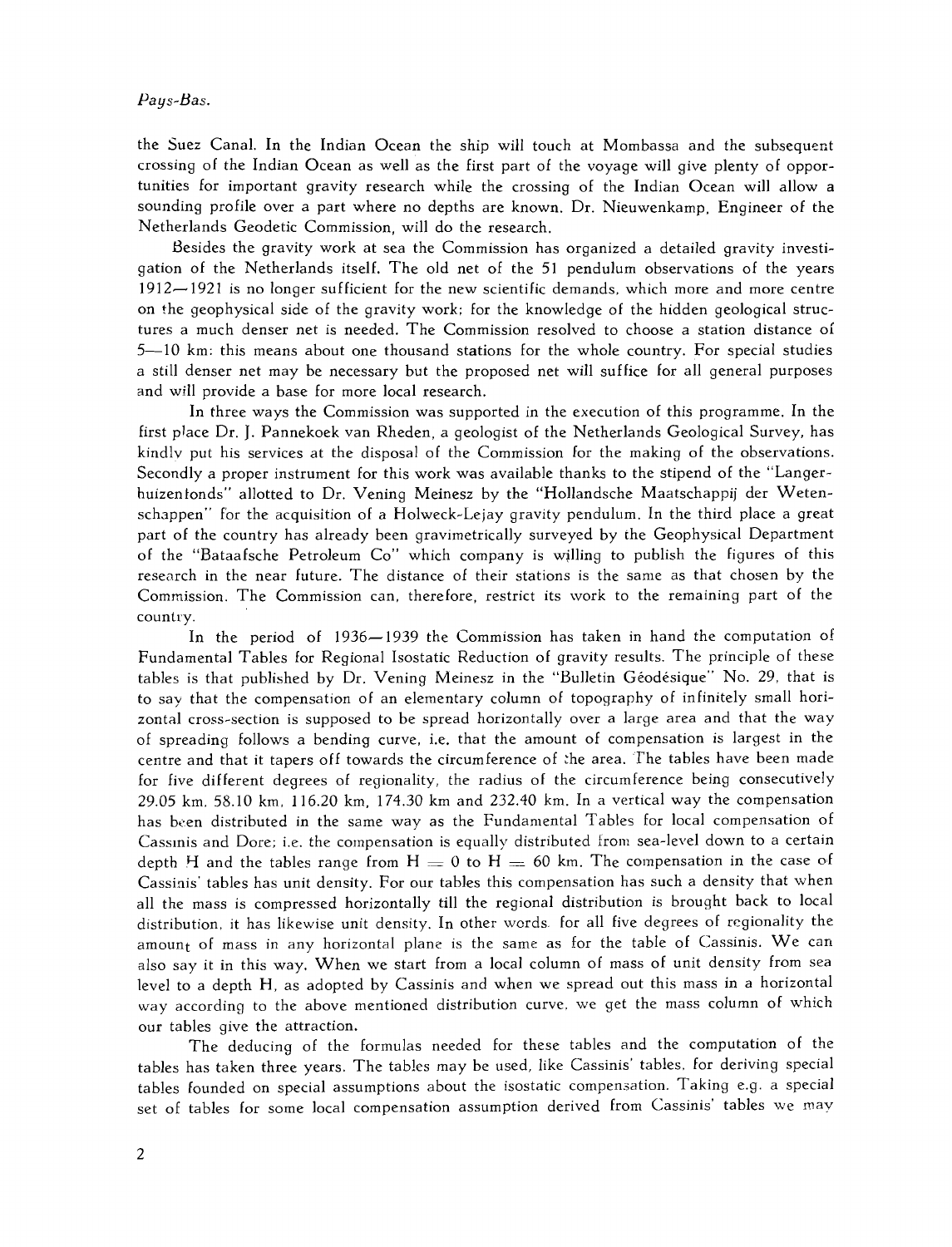in exactly the same way, by using the new tables, derive corresponding special tables for regional distribution.

*The Gravity Expedition of Hr. Ms. Submarine O 16.* 

The following programme shows the observations made during this voyage:

| 1937 |  | Ports                               | Observation Station |  |
|------|--|-------------------------------------|---------------------|--|
| lan. |  | 11 Dep. Den Helder                  | 17                  |  |
| Jan. |  | 20 Arr. Horta (Azores)              |                     |  |
| Jan. |  | 25 Dep. Horta                       | 24                  |  |
|      |  | Feb. 5 Arr. Hamilton (Bermudas)     |                     |  |
|      |  | Feb. 10 Dep. Hamilton               | 8                   |  |
|      |  | Feb. 15 Arr. Washington             |                     |  |
|      |  | Feb. 24 Dep. Washington             | 28                  |  |
|      |  | March 7 Arr. Ponta Delgada (Azores) |                     |  |
|      |  | March 8 Dep. Ponta Delgada          | 11                  |  |
|      |  | March 12 Arr. Lisbon                |                     |  |
|      |  |                                     | Total 93 stations   |  |

For the route the writer refers to the map in an article in the Proceedings of the Akademie v. Wetenschappen of Amsterdam, Vol XL, 5, 1937.

The whole trip was characterized by exceptionally rough weather and from time to time the wind even reached hurricane force. Life on board was strenuous and diving becomes difficult when the sea is so strongly disturbed. The Commission feels indebted to the Captain, Lieut-Commandeur C. J. W. van Waning, for the many dives he has nevertheless accomplished; this gave the opportunity for almost entirely completing the programme for the observations. It wishes also to acknowledge the trouble taken by the other officers for the scientific work and especially the accurate determinations of the position of the ship by Lieut. Goossens.

The second order corrections which will be discussed in the next paragraph are proportional to the square of the ship's movements and so they have been exceptionally large during this voyage: most of the observations were made at a depth of 60 m below sea-level, hut even at that depth the movements were considerable and once the ship even rolled  $8^{\circ}$  to both sides. As the horizontal accelerations of the ship have not been determined, the deduction of the second order correction has been uncertain and so many of the results of this trip have a greater mean error than those of previous voyages. We have to await more figures about the wave-movement before a good estimate of these mean errors can be made, but we fear that for many stations it will exceed 10 milligals.

The results of this expedition will soon be published. They have been isostatically reduced in the Reduction Bureau of the Geodetic Association in Helsinki under the direction of Prof. Heiskanen. The results have been combined with the results of the second voyage in 1937, also isostatically reduced in Helsinki, and with all previous results in the North Atlantic between 20° N and 50° N, i.e. those of the expeditions of Hr. Ms. K 13 in 1926, Hr. Ms. O 13 in 1932 and Hr. Ms. K 18 in 1934, for making the following table for the mean isostatic anomaly for different routes and basins and a second table for the change of the anomaly over the edge of the continental shelf. Both tables give the anomalies for three methods of isostatic reduction: the Hayford system with  $H = 113.7$  km, the Airy-Heiskanen system with  $T= 40$  km (crustal thickness for zero topography) and the regional system according to the paper of Vening Meinesz in the Bulletin Geodesique no 29 as applied in "Gravity Observations at Sea", Vol 11, 1934. The indirect or Bowie reduction has not yet been applied to these values.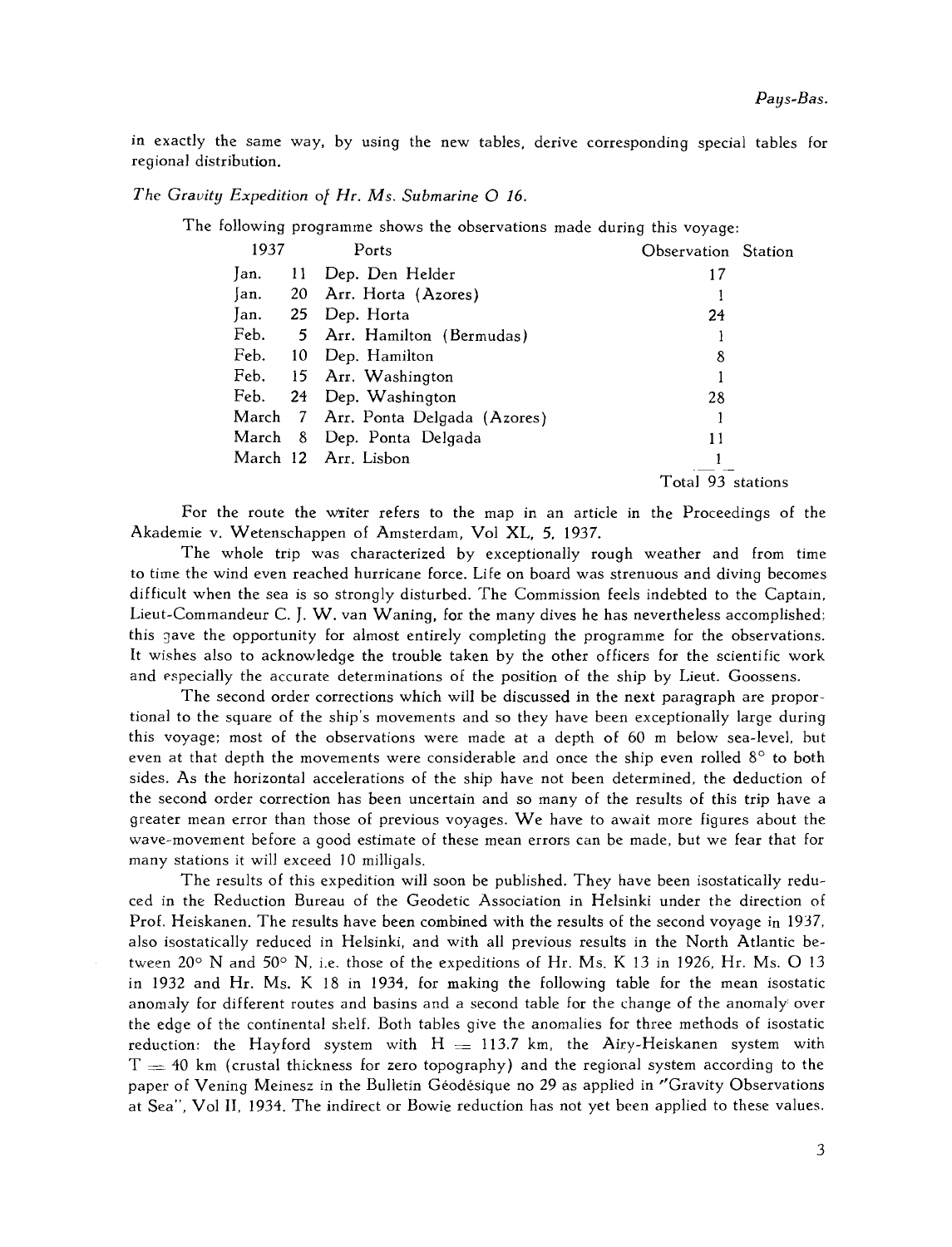Pays-Bas.

|  |                                                       | TABLE I. |  |  |
|--|-------------------------------------------------------|----------|--|--|
|  | Mean Isostatic Anomaly over the North Atlantic Ocean. |          |  |  |

| Number of      |                                                    | Mean Isostatic Anomaly in milligal. |        |                            |  |
|----------------|----------------------------------------------------|-------------------------------------|--------|----------------------------|--|
| Stations       |                                                    |                                     |        | Regional Hayford Heiskanen |  |
|                |                                                    |                                     |        | $T = 40$ km                |  |
| 25             | $Channel - A$                                      | $+21$                               | $+33$  | $+26$                      |  |
| 33             | Channel - Madeira                                  | $+10$                               | $+29$  | $+16$                      |  |
| 10             | Azores — Madeira                                   | $+18$                               | $+34$  | $+25$                      |  |
| $\overline{1}$ | Madeira $\sim$ Canaries                            | $-12$                               | $+$ 1  | $-7$                       |  |
| 4              | $Azores$ - Canaries                                | $+23$                               | $+24$  | $+ 14$                     |  |
| 12             | $Azores$ — Lisbon                                  | $+20$                               | $+37$  | $+30$                      |  |
| 7              | Canaries $\sim$ Mid Atlantic Rise at 24° N         | $+18$                               | $+20$  | $+$ 8                      |  |
| 4              | Azores – Mid Atlantic Rise at $34^{\circ}$ N       | $+15$                               | $+26$  | $+22$                      |  |
| 17             | In Azores Archipelago                              | $+35$                               | $+29$  | $+ 40$                     |  |
| 6              | Mid Atlantic Rise at 34° N                         | $+12$                               | $+15$  | $+22$                      |  |
| 4              | Mid Atlantic Rise at 25° N                         | $+3$                                | $+$ 5  | $+12$                      |  |
| 6              | West of Azores                                     | $+34$                               | $+ 46$ | $+ 41$                     |  |
| 20             | $A$ zores — Cape Henry                             | $-8$                                | $+14$  | $+$ 3                      |  |
| 13             | Mid Atlantic Rise at $34^{\circ}$ N $-$ Bermudas   | $- 9$                               | $+12$  | $+$ 4                      |  |
| 5.             | Bermudas $\sim$ Cape Henry                         | $-29$                               | $-11$  | $-19$                      |  |
| 8              | Mid Atlantic Rise at $25^{\circ}$ N $-$ Porto Rico | $-14$                               | $+$ 1  | 0                          |  |
|                | (Brownson Trough not included)                     |                                     |        |                            |  |

### TABLE **11.**

|  |  | Gravity Profiles from Continental shelf to Ocean. |  |  |  |
|--|--|---------------------------------------------------|--|--|--|
|--|--|---------------------------------------------------|--|--|--|

|   | No Gravity Profile                      | Depth of |                                           |                                | Isostatic Anomaly in Milligal |
|---|-----------------------------------------|----------|-------------------------------------------|--------------------------------|-------------------------------|
|   |                                         | water in |                                           |                                | Regional Hayford Heiskanen    |
|   |                                         | metres   |                                           |                                | $T = 40$ km                   |
| ł | End of English Channel                  | 170      | $\frac{4}{3}$<br>$\overline{\phantom{0}}$ | $-4$                           | $+ 6$                         |
|   |                                         | 4220     | $+16$                                     | $+ 45$                         | $+23$                         |
| 2 | , ,<br>$\cdot$ $\cdot$<br>$, \,$<br>, , | 170      | $-44$                                     | $-43$                          | $-35$                         |
|   |                                         | 4140     | $+25$                                     | $+38$                          | $+27$                         |
| 3 | $\bullet$<br>$\cdots$<br>, ,<br>, ,     | 170      | $-20$                                     | $-7$                           | $\theta$                      |
|   |                                         | 4600     | $+25$                                     | $+ 47$                         | $+23$                         |
| 4 | West of Lisbon                          | 10       | $-26$                                     | $-25$                          | $-10$                         |
|   |                                         | 5053     | $+24$                                     | $+31$                          | $\mathbf 0$                   |
| 5 | W. Africa near Canaries                 | 1190     | $-43$                                     | $-43$                          | $-41$                         |
|   |                                         | 3150     | $-2$                                      | $-2$                           | $-11$                         |
| 6 | W. Africa near Cisneros                 | 75       | $-65$                                     | $-67$                          | $-58$                         |
|   |                                         | 3105     | $-2$                                      | $+$ 5                          | $+$ 1                         |
| 7 | N. America near Cape Henry              | 30       | $+ 6$                                     | $+$ 2                          | $+11$                         |
|   | (1st profile)                           | 4242     | $-31$                                     | $\overline{\phantom{0}}$<br>21 | $-19$                         |
|   |                                         | 5290     | $-27$                                     | $\overline{\mathbf{3}}$        | $-17$                         |
| 8 | N. America near Cape Henry              | 60?      | $-29$                                     | $-28$                          | $-23$                         |
|   | (2nd profile)                           | 3990     | $+$ 1                                     | $+22$                          | $+10$                         |
|   |                                         |          |                                           |                                |                               |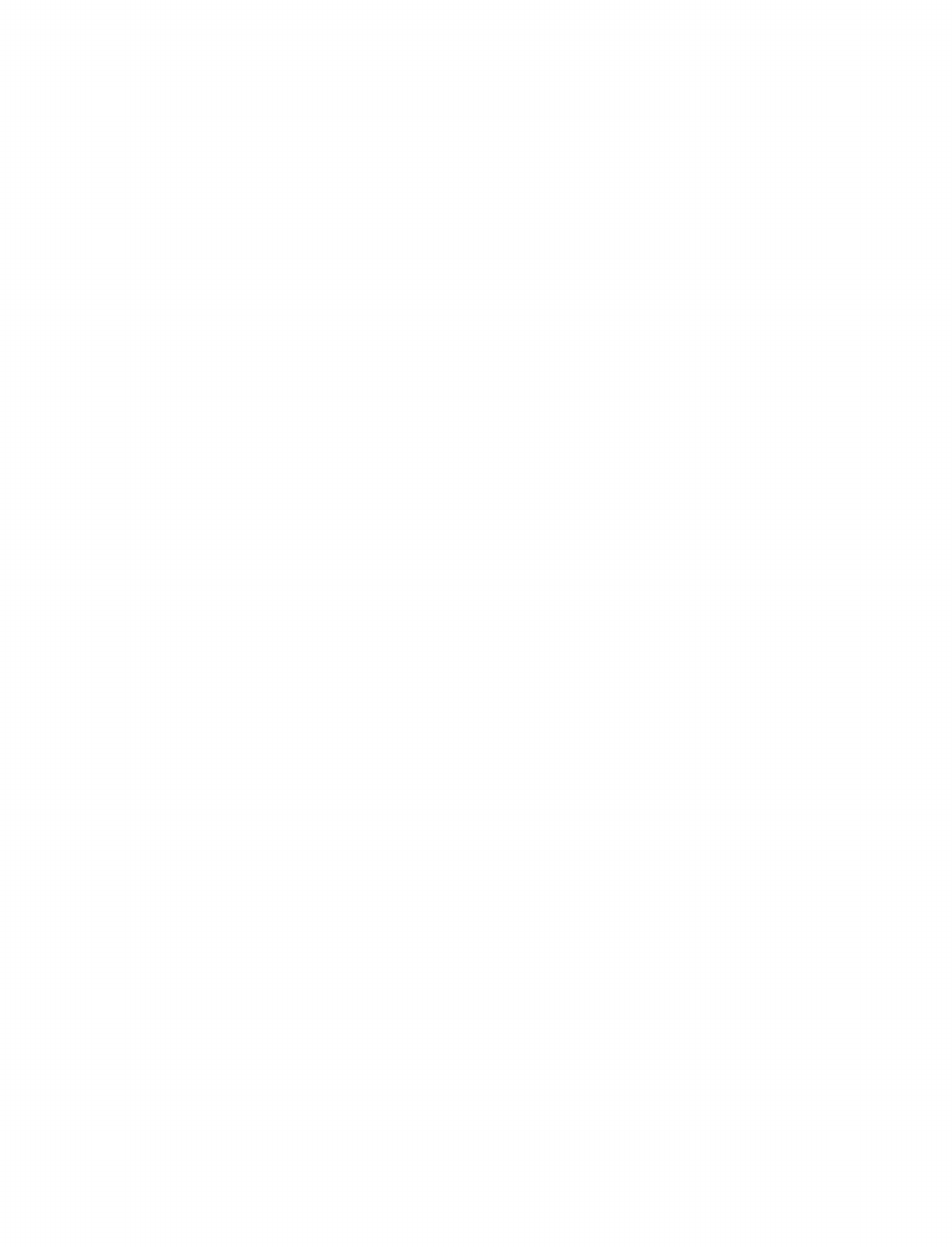

Fig 1. Slow pendulum apparatus for measuring the horizontal accelerations of the ship: to be combined with the pendulum apparatus (fig. 2).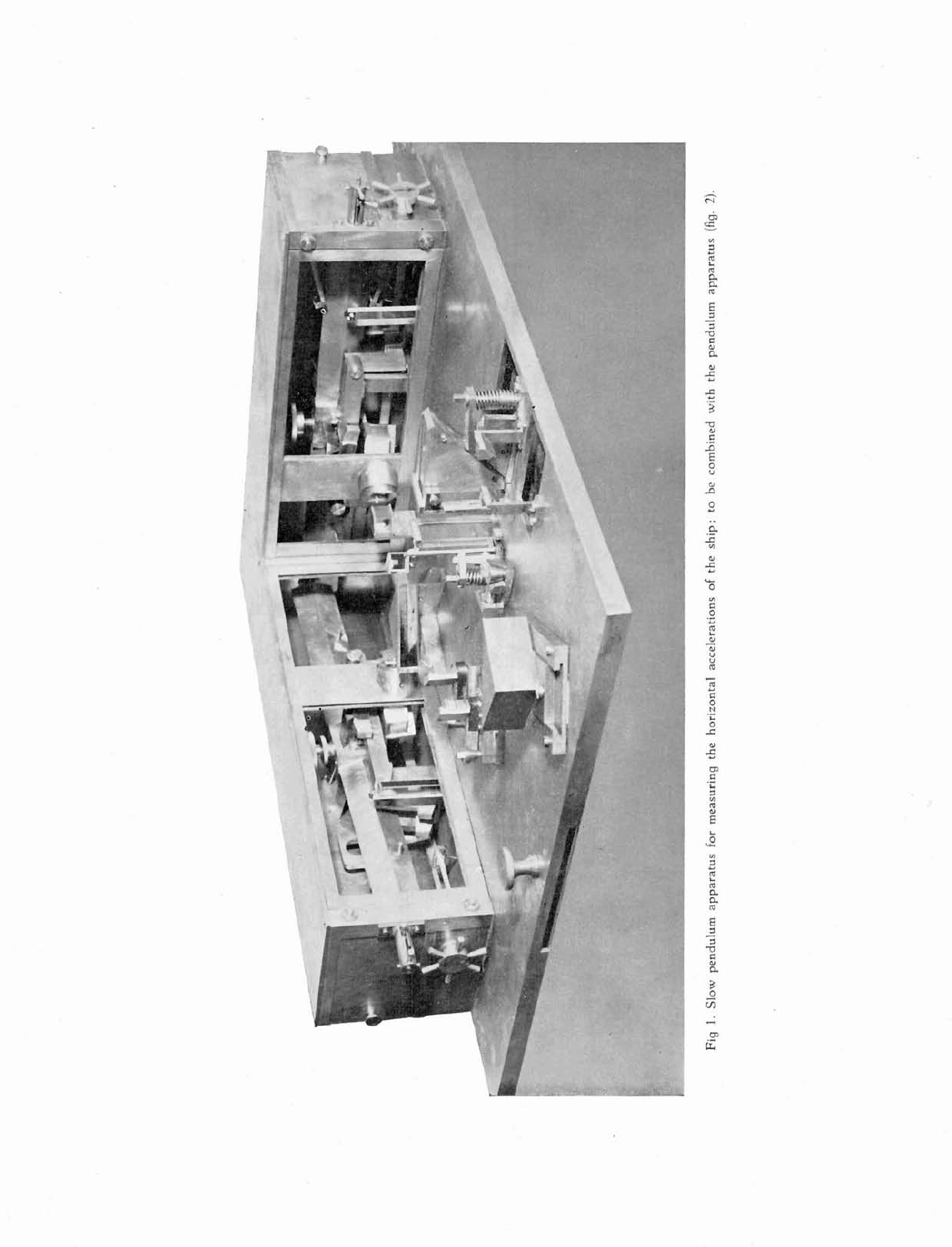

**Fig. 2. Pendulum apparatus for gravity determination at sea** : **the slow pendulum apparatus of fig. 1 is introduced between the recording and the pendulum apparatus.**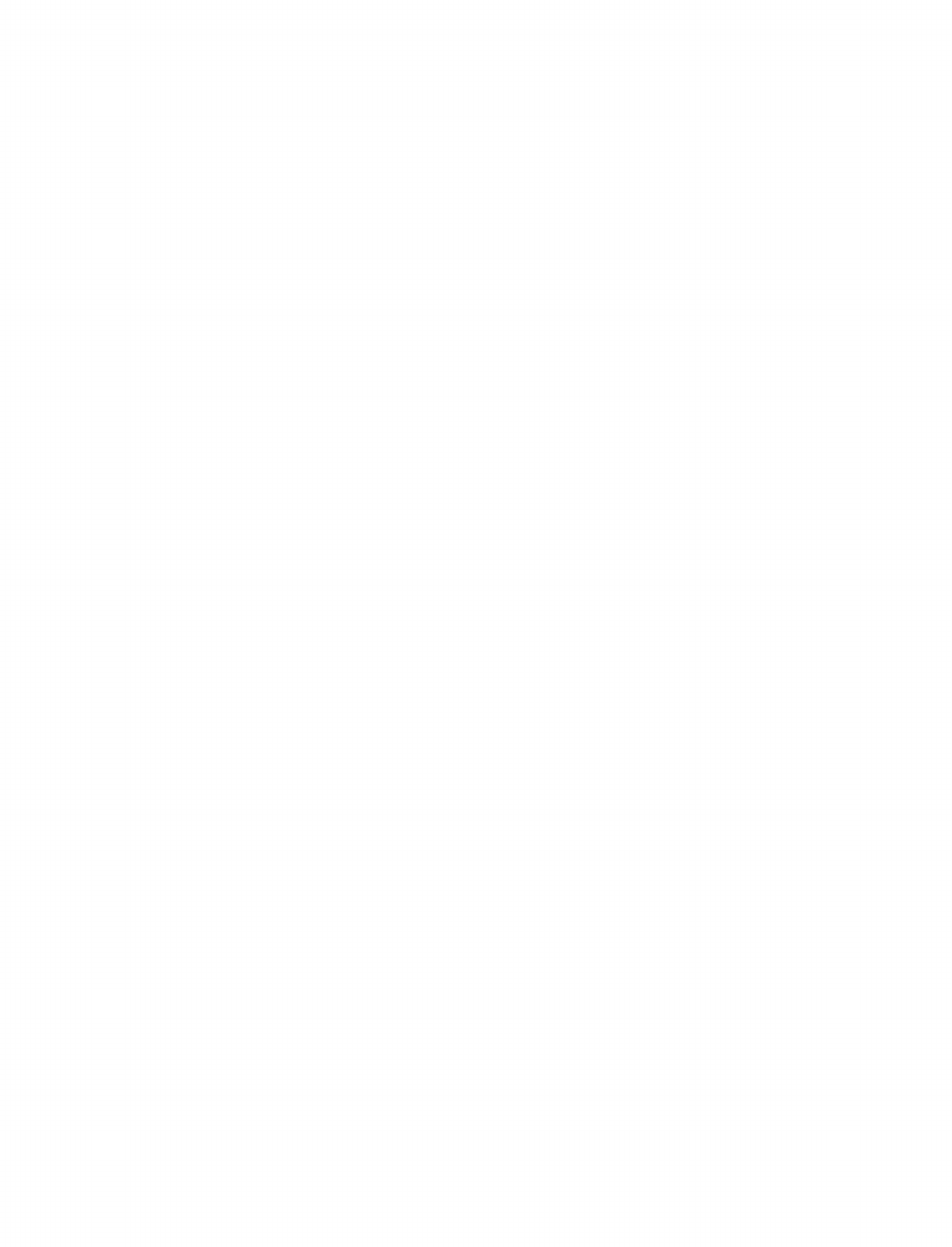We shall not enter into a long discussion here of these tables, but the following short remarks may be made. The mean anomalies are generally positive but the figures given in table I are smaller than figures that have formerly been given for some of these basins. This is brought about by the application of the second order correction, which has always the effect of diminishing gravity. In the second place these mean values show differences for different systems of reduction and we may put the question whether another way of isostatic reduction might perhaps make them disappear entirely. A study of this question is on the way. In the third place we may call attention to the fact that the basins west of the Mid Atlantic Rise do not show any clear positive anomalies except the part directly west of the Azores: the basin between the Bermudas and America even shows fairly strong negative anornalies. The Mid Atlantic Rise, as far as a conclusion is possible from these general figures, appears not to show much difference from the adjacent basins.

The second table shows gravity figures for the continental edges. We see that for most coastal profiles the anomaly shows an increase, algebraically speaking, when going from shallow to deep water. This confirms what has been found in many cases elsewhere. One of the profiles near Cape Henry is an exception and the other profile there. shows it less clearly. The change of the anomalies depends on the method of isostatic reduction and we may ask again whether perhaps another system of reduction could make it disappear. The Commission has undertaken an investigation of this point and also of related problems. **I** he feature might e.g. also be associated with the results of the remarkable submarine seismic investigation of Ewing on the eastcoast of America, repeated by Bullard at the end of the English Channel. According to these results the continental shelf consists for a great part of loose sediments and so the topographic reduction of the gravity values over the shelf would probably have been computed with too high values for the specific gravity of these layers and the compensation reduction with a too high figure for the deficiency of mass. The rebult of this might give apparent anomalies resembling those that have been found and so these figures might perhaps disappear when applying better data for the reductions.

#### THE SECOND ORDER CORRECTIONS AND THE NEW SLOW PENDULUM APPARATUS.

A study of Mr. B. C. Browne, Cambridge, about the determination of gravity at see, which by kind courtesy of the writer, Dr. Vening Meinesz has been able to take cognizance of before its appearance in the Geophysical Supplement of the Monthly Notices of the R.A.S. of Sept 1937, has shown that there are some second order terms of the disturbances caused by the ship's movements which have been neglected up to now, but which, even for work in submerged submarines, may attain values of several milligals and in unfavourable circumstances even as much as 20, 30 or even 40 milligals. The Commission as well as Dr. Vening Meinesz feel much indebted to Mr. Browne for this discovery and also for his kind cooperation during the further investigation of this question. As the Commission hopes soon to be able to publish in detail the theoretical foundations and the experimental results of this research and as the main lines of it have already been published by Mr. Browne in the above mentioned paper and by Dr. Vening Meinesz in two papers in the Proceedings of the Akademie van Wetenschappen of Amsterdam, XL, 8. 1937 and XLI, 6, 1938, the Commission will not enter into details here. The following short indications may suffice.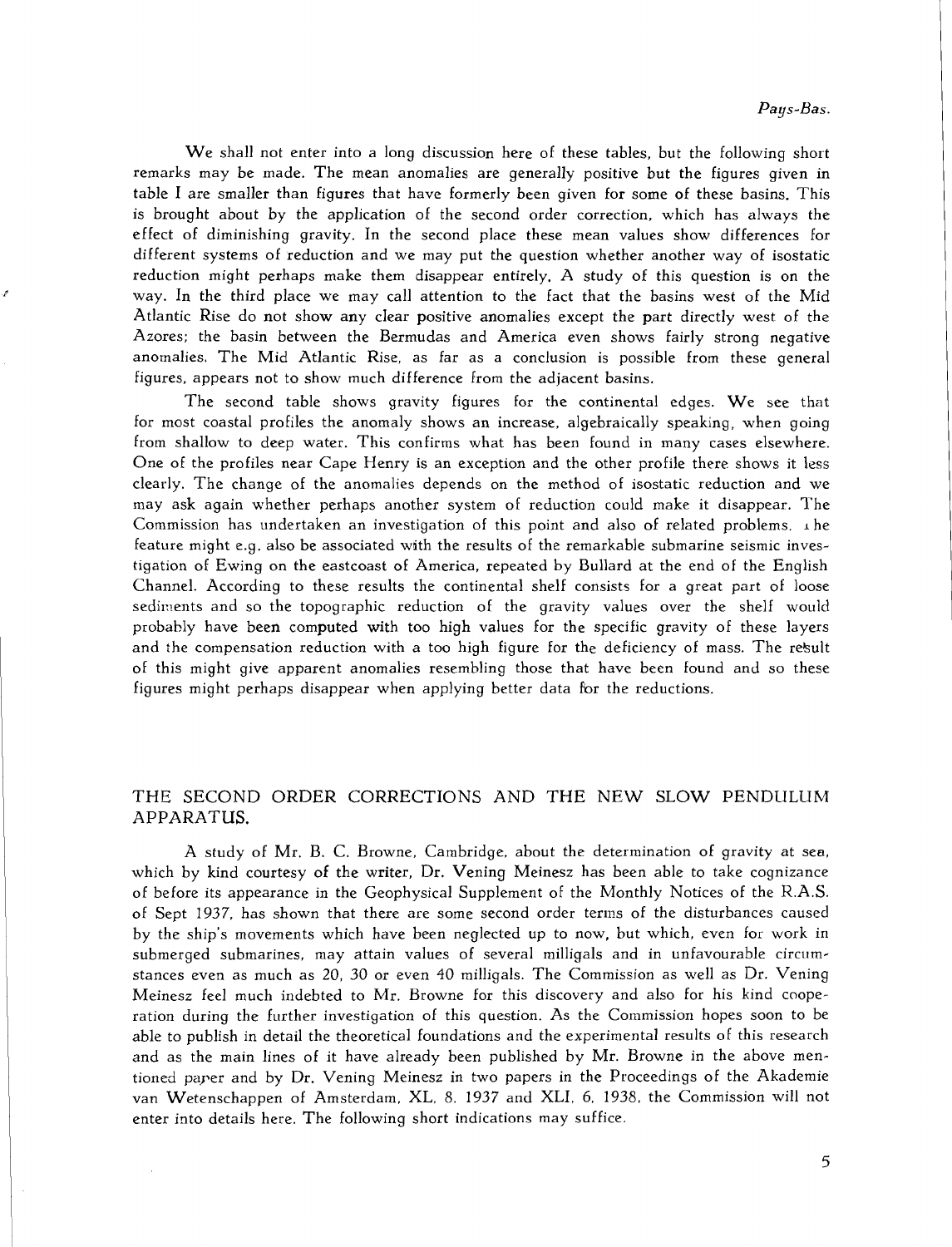For pendulum observations the disturbance terms are

$$
dg = -\frac{\overline{x^2}}{4g} + \frac{\overline{y^2}}{2g} + \frac{\overline{z^2}}{2g}
$$
 (1)

 $\ddot{x}$  is the vertical component of the acceleration of the apparatus and  $\ddot{y}$  and  $\dddot{z}$  the horizontal component; the dashes above the terms indicate mean values over the time of observation. We can derive the value of  $\overline{x}^2$  with sufficient accuracy from the photographic records of the pendulum apparatus; the fluctuations of the chronometer marks in the pendulum curves give the necessary data. We cannot, however, directly determine the value of  $\overline{\dot{y}^2} + \overline{\dot{z}^2}$  from these records. We can imagine two ways for its determination; to measure directly the horizontal components  $\ddot{v}$  and  $\ddot{z}$  of the acceleration or to rely on the theory of the wave-movement for deriving these horizontal components from the vertical one. Gerstner's theory assumes that the water particles describe circular orbits and when the ship is not too long with regard to the wavelength we may suppose the centre of gravity of the ship to do the same. The last assumption has a good chance of coming true in case of a submerged submarine at a depth that is not too small; the wave-length is great there and the ship is relatively small. Adopting these suppositions we have

$$
\overline{\ddot{y}^2} + \overline{\ddot{z}^2} = \overline{\ddot{x}^2} \tag{2}
$$

and so dg can be computed when  $\bar{x}$ <sup>2</sup> is known.

This line of reasoning would also allow to determine the second order corrections for the old pendulum observations at sea because their records are still there. So it is important to investigate its validity. This can only be done by studying the ship's movements in different conditions of the sea and for different angles between the wave-movement and the ship's course and so for this purpose we need likewise an instrument for measuring the horizontal accelerations; this will enable us to check the above equation (2).

Mr. Browne is engaged in constructing such an apparatus, which promises good results for a wide field of problems; his accelerometer will not only measure slow wave-movements, but it will also allow the taking up of many other acceleration problems. For the special problem concerning gravity deterininations at sea by means of pendulum observations the Commission has constructed the slow pendulum apparatus as shown by fig I, which during the trial trip to the end of the Channel in May 1938, gave satisfactory results. It consists of two slow pendulums of which the full-period can be adjusted at thirty seconds or more, swinging in two vertical planes perpendicular to each other. Each measures the horizontal component of the acceleration in its swinging plane. They have the shape of horizontal rods with a vertical screw in the middle for adjusting the centre of gravity: both can be cleariy seen in the picture. Screws at the ends, not visible in the picture, allow the adjustment of the centre of gravity in a horizontal sense. Both pendulums can be clamped when not in use. The whole instrument can be introduced in the pendulum apparatus for gravity work at sea; fig 2 shows it in its position between the recording and the pendulum apparatus. The two slow pendulums are recorded photographically on the same strip of paper which records the main pendulums and the same light is used for the recording. The operation of the new instrument does not give much trouble and so it does not complicate the gravity observations: the only extra manipulation is that in the beginning the slow pendulums are lowered on their knife-edges and that at the end they are raised again.

The results of the voyages of Hr. Ms. 0 12 from Curagao to Holland and of Hr. Ms. 0 13 to the end of the Channel have shown that, at least approximately, equation (2) is true, but the material is far too small yet for drawing final conclusions. So many more obser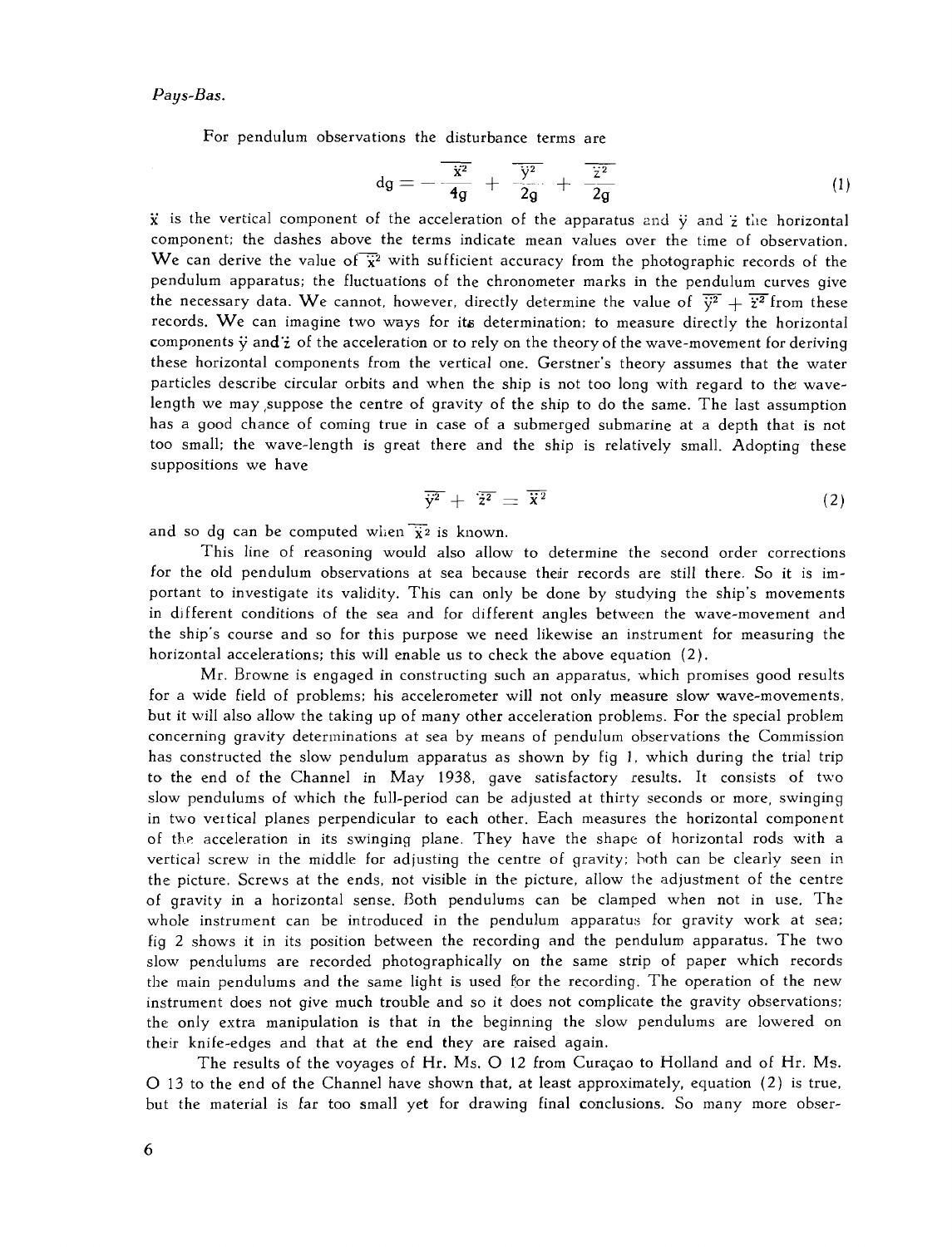vations will be needed before such a conclusion will be possible. Still the Commission has considered itself justified to adopt provisionally this result and to compute the second order corrections for the old gravity observations at sea on this basis. The results for the stations mentioned in Gravity Observations at Sea, 1923--1932, Vol **11,** have been published in the second paper by Dr. Vening Meinesz mentioned in this paragraph (Proc. Akad. Amsterdam XLI, 6, 1938). Of 486 stations 193 need correction, which in 19 cases reaches a value of 10 milligai or more; three of them exceed 20 milligal. As the expeditions of the later years of Hr. Ms. K 18, of Hr. Ms. 0 16 and of Hr. Ms. *0* 12 have encountered more rough seas, the corrections applied to their results have in general been greatet:.

For future pendulum work at sea we need of course no longer rely on the above mentioned assumptions about the character of the ship's movements. The slow pendulums apparatus combined with the main pendulums enables us to determine the complete second order correction. At the same time the observations will give important material for the oceanographers about the problem of the wave-movement at different depths below the surface for different depths of the sea and in different conditions of the ocean surface.

#### THE EXPEDITION OF Hr. Ms. SUBMARINE O 12.

The following programme shows the observations made during this voyage:

|    |                               |                   | In Curaçao                    |                                         |                | 1 station                |
|----|-------------------------------|-------------------|-------------------------------|-----------------------------------------|----------------|--------------------------|
|    | 22 November Departure Curação |                   |                               |                                         | 3              | $\ddot{\phantom{0}}$     |
| 23 |                               | Arrival           | Curaçao                       |                                         |                |                          |
| 26 | $\ddot{\phantom{1}}$          | Departure Curação |                               |                                         |                |                          |
| 29 |                               |                   | Arrival San Juan (Porto Rico) |                                         | 4              | $\overline{\phantom{a}}$ |
|    | 1 December Departure San Juan |                   |                               |                                         |                |                          |
| 15 | ,                             | Arrival           | Punta Delgada (Azores)        |                                         | 12             | $\cdot$                  |
| 17 |                               |                   | Departure Punta Delgada       |                                         |                |                          |
| 24 | , ,                           | Arrival           | Den Helder                    |                                         | $\overline{2}$ | $\ddot{\phantom{1}}$     |
|    |                               |                   |                               | In total<br>(of which 21 new stations). |                | 22 stations              |

This trip has been mainly intended for the testing of the slow pendulum apparatus in its provisional shape and For the measurement of wave-movements, but three gravity observations during a short preliminary trip in the neighbourhood of Curação and the first four gravity observations of the main voyage have been made for geophysical purposes. They were meant to give some further material about the belt of negative anomalies which as the Barracuda Gravity Expedition under Hess, Ewing and Hoskinson in its important survey of the West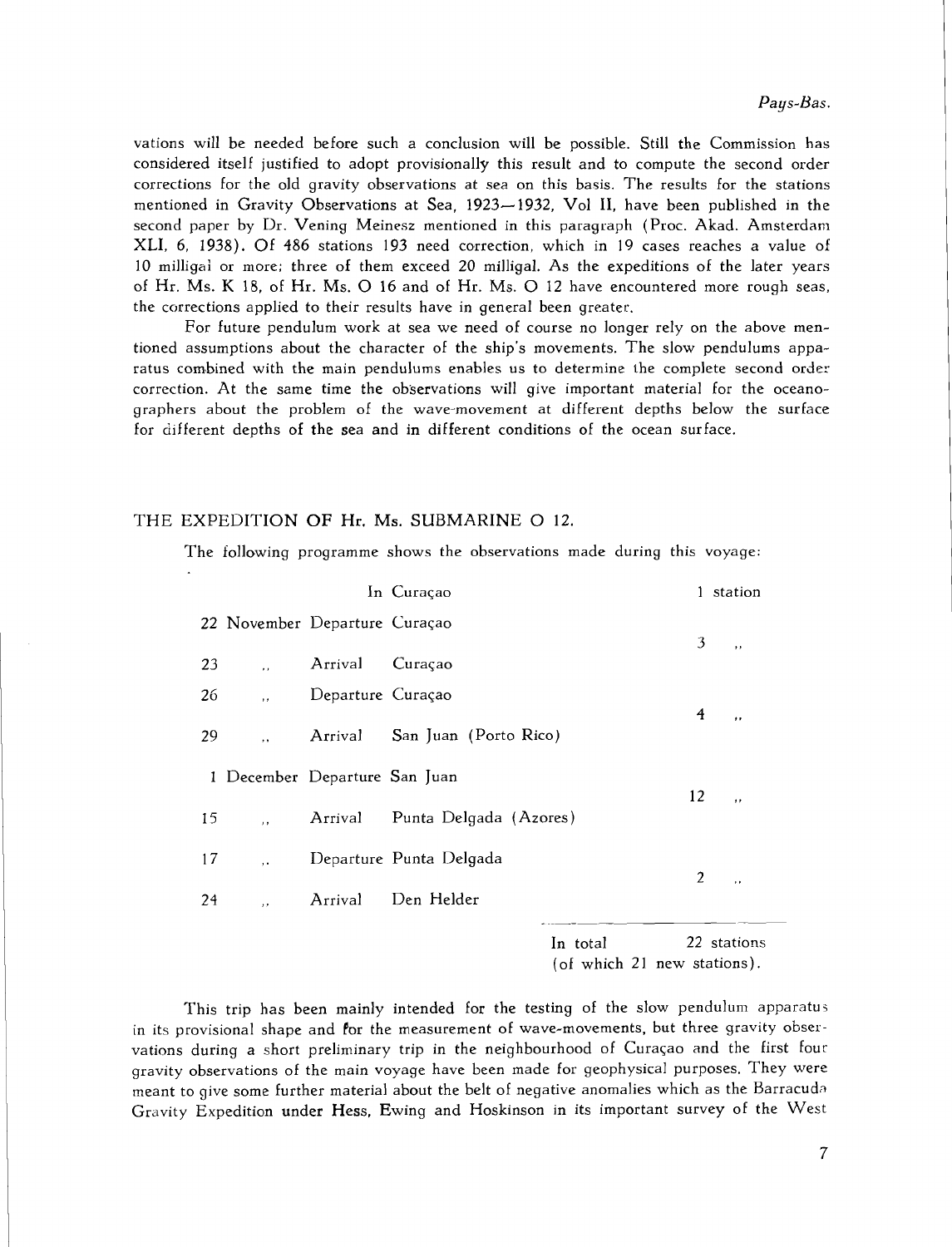#### *Pays-Bas.*

|                   |                   |                 |                           |                                 | Anomalies |                                            |  |  |
|-------------------|-------------------|-----------------|---------------------------|---------------------------------|-----------|--------------------------------------------|--|--|
| Latitude<br>north | Longitude<br>west | Depth<br>metres | Observed<br>gravity<br>g0 | Normal<br>gravity<br>$\gamma_0$ | Free-air  | Isostatic<br>Hayford<br>$113.7 \text{ km}$ |  |  |
| 12 40             | 69 17             | 1820            | 978.220                   | 978.297                         | $-77$     | $-84$                                      |  |  |
| 13 32             | 69 26             | 4445            | 978.217                   | 978.331                         | $-114$    | $-52$                                      |  |  |
| 12 38             | 6841              | 3000            | 978.157                   | 978.295                         | $-138$    | $-107$                                     |  |  |
| 11 34             | 67 50             | 1825            | 978.272                   | 978.256                         | $+$ 16    | $+ 31$                                     |  |  |
| 12 21             | 6719              | 4718            | 978.087                   | 978.285                         | $-198$    | $-113$                                     |  |  |
| 1308              | 66 56             | 5083            | 978.238?                  | 978.315                         | $-77$     | $-16$                                      |  |  |
| 14 11             | 66 30             | 5074            | 978.350?                  | 978.358                         | -8        | 45                                         |  |  |
|                   |                   |                 |                           |                                 |           |                                            |  |  |

Indies has shown, passes near Curagao, to the north of that island. The following results clearly show the course of this belt in that area; they entirely confirm the Barracuda results  $1$ ).

By kind permission of the Director of the Coast and Geodetic Survey, Col. L. 0. Colbert, and of the Chief of the Section of Geodesy, Major Garner, these results have been isostatically reduced at the Bweau of the C. and G.S. under the direction of Mr. Clarence H. Swick, without expense to the Netherlands Geodetic Commission. The Com mission wishes gratefully to acknowledge here this kind contribution to its work.

During the trip from San Juan to Holland the main object of the expedition was put in the foreground and long observations have been made for measuring the ship's movements for different courses with regard to the wave-direction; several times observations have been made on the same spot at different dephts below the surface. These observations took a long time and often the ship was submerged for four hours or more. Gravity observations have also been made, but of course the number of stations could not be as great in these conditions as during former expeditions. The accuracy of the gravity results has suffered from the uncertainty of the chronometer rates, which were less regular during this trip than during previous expeditions. The Commission wishes to express its thanks to the Captain, Lieut-Commander H. C. W. Moorman, for his helpful cooperation for the research; it wishes likewise to acknowledge the assistance given by the other officers.

<sup>&</sup>lt;sup>1</sup>) MAURICE EWING, Marine Gravimetric Methods and Surveys, Proc. Amer. Phil. Soc. Vol. 79, 1, April 1938. **HARRY HAMMOND** HESS, **Gravity anomalies and Island arc Structure with particular reference to the West Indies, Id.**